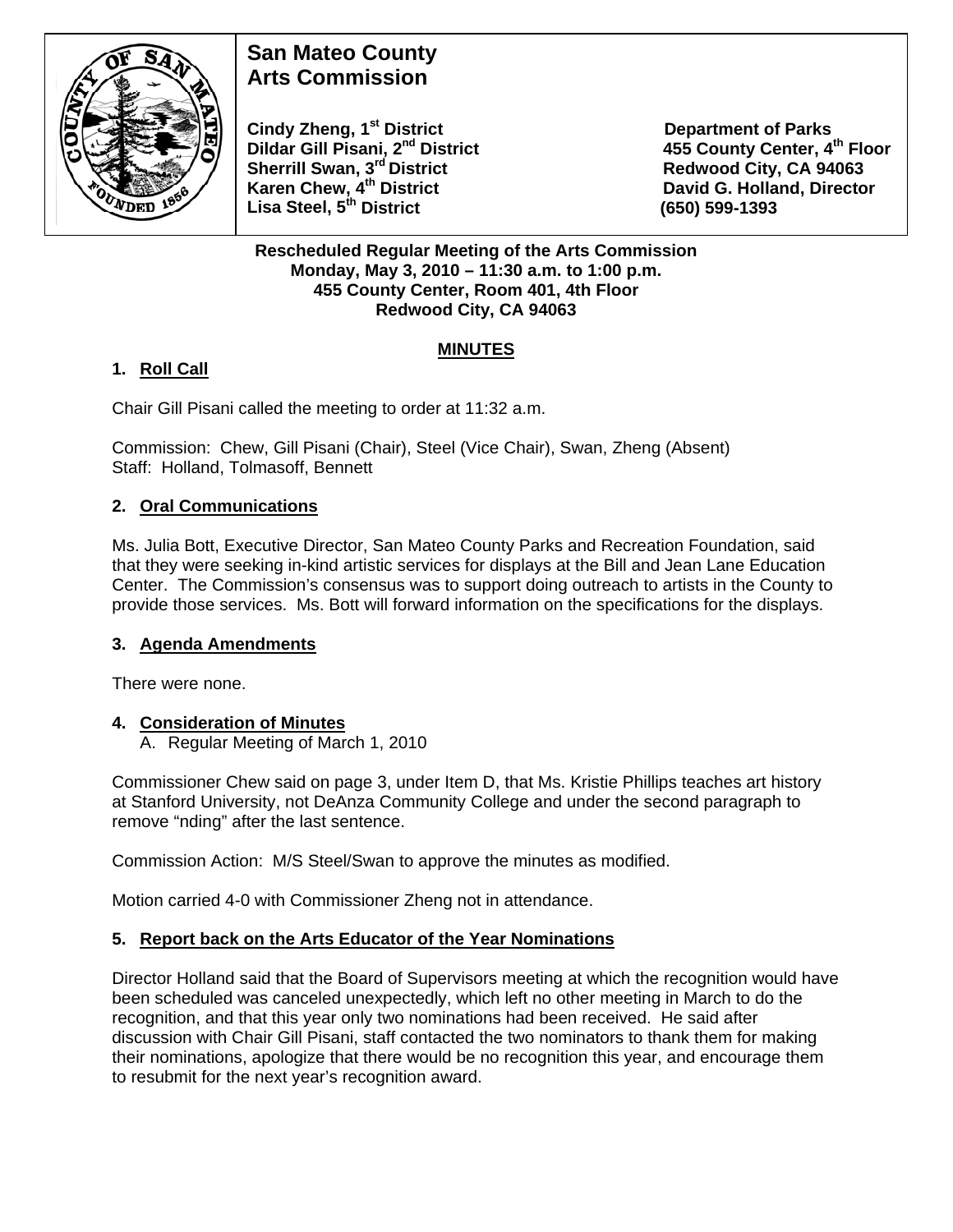It was generally agreed that the request for nominations for March 2011 Arts Educator of the Year would be sent to the general mailing list and to the specific nominators from this year and the previous year.

#### **6. Action Items**

A. Review for Approval the Proposed FY 2010-11 Arts Commission Budget

Commissioner Steel said the budget committee was recommending keeping Artsopolis and use some of the budget to market Artsopolis and to discontinue the curation services.

Chair Gill Pisani suggested that flyers about Artsopolis might be placed at different libraries and campuses in the County. She said curation could be accomplished differently and there might be internship possibilities, noting there are three community colleges in the County. She suggested a subcommittee be formed to oversee the curation of the Caldwell and Community Galleries.

Commission Action: M/S Chew/Swan to approve the budget as follows.

Proposed budget: \$55,000

- Arts recognition  $\sim$  \$1,000
	- o Honor up to three Arts Educators working in different media, with resolution and financial awards (\$500)
	- o Awards for San Mateo County Arts Fair (\$500)
- Curation  $\sim$  \$8,500
	- o Approval for curatorial support in different format for three gallery spaces (\$8,000)
	- o Funding for juried Women's Month Exhibit (\$500)
- Artsopolis Website ~ \$29,000
	- o Maintenance (\$26,500)
	- o Marketing of website (\$2,500)
- Current Project Fund ~ \$16,500
	- o Funding for Consultants to develop sustaining strategy for supporting the Arts in SMC (\$15,000)
	- o Money for facilitation and consulting, meetings, conferences, projects to further Arts Commission outcomes (\$1,500)

Motion carried 4-0 with Commissioner Zheng absent.

1. Consideration of Peninsula Arts Council Curation Services Proposal for FY 2010-11

This proposal was rejected.

2. Consideration of Arts Council Silicon Valley Artsopolis Website Services Proposal for FY 2010-11

This proposal was accepted.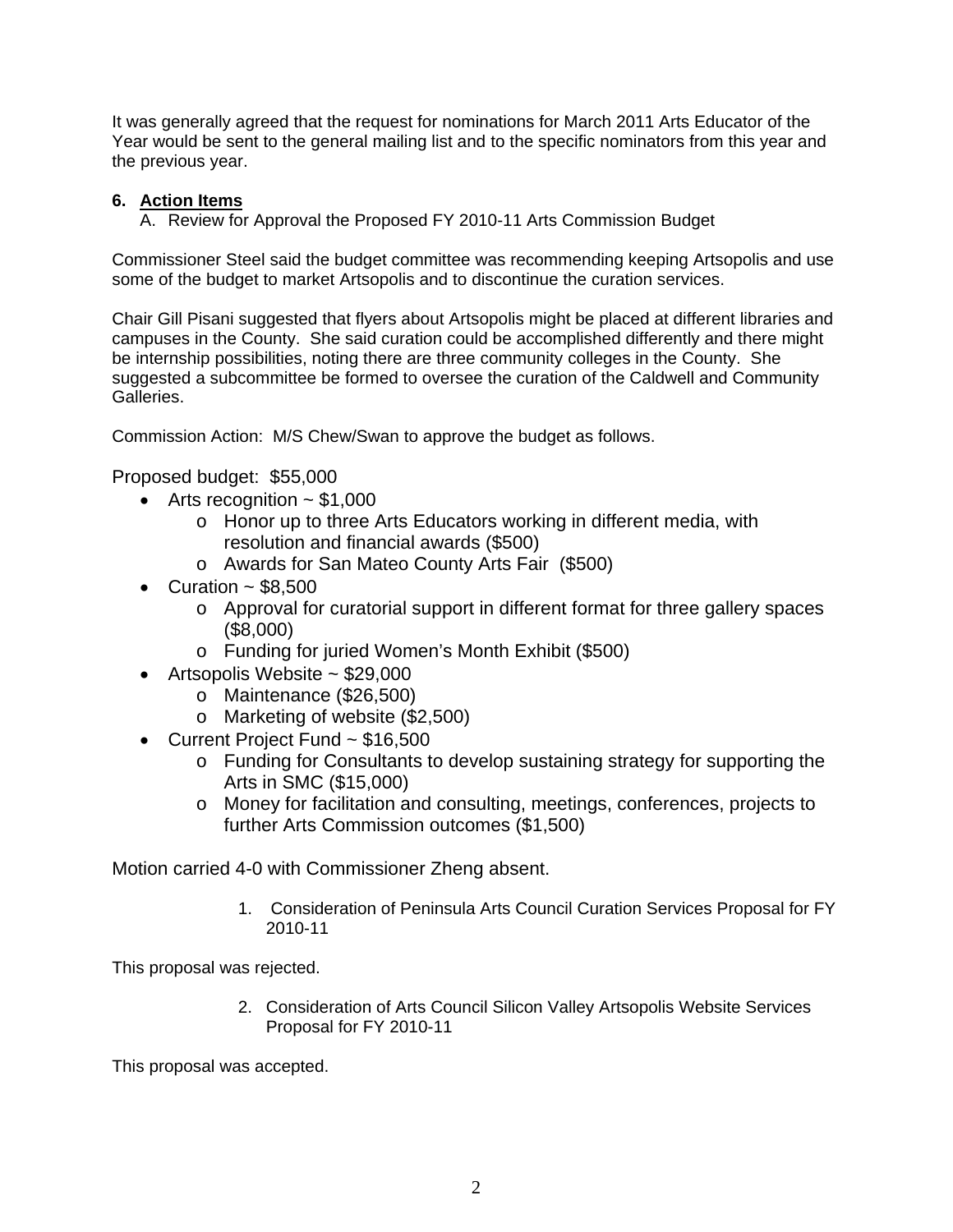#### **7. Update**: County Arts Development and Sustainment Planning Services Proposal

Director Holland said that the project would look at what was needed to support and promote the arts in San Mateo County. He said that the consultants had sent a couple of proposals at two funding levels. He said that staff had submitted an application for a California Arts Council grant of \$10,000. He said the consultant had provided a scope of services at \$20,000 and at \$30,000. He said that the \$20,000 would accomplish what was needed. He said a survey would be done, which would be followed up by interviews of individuals and organizations. He said information from the survey and interviews would be used in a workshop with invited community, with the preparation of an action plan being the final step. He said an advisory committee would be established to assist the process; the committee would report back to the Commission. He said the committee should have wide representation.

Commissioner Swan said she would strongly recommend a telephone survey and that could be done relatively inexpensively. Ms. Fellers, President, Peninsula Arts Council, said that "Survey Monkey" could be used. Director Holland said the challenge was what constituted a sample size and what kind of return was wanted. He said many under 30 year old people do not have a home phone. He said that staff would finalize the proposal with the consultant.

#### **8. Discussion**:

A. Peninsula Arts Council' s Proposal for Marketing of [www.discoversmc.com](http://www.discoversmc.com/)

Commissioner Steel said the budget committee had allocated about \$2,500 for marketing and also discussed the Commission doing the marketing itself. Ms. Fellers said the Peninsula Arts Council (PAC) could market Artsopolis as outlined in the proposal she had submitted through linking the Artsopolis calendar on PAC's website, through PAC's newsletter and the development of a small brochure which could be placed at the San Mateo County Convention and Visitors Bureau's welcome center at the Hillsdale Mall.

B. Peninsula Arts Council's Request to be Designated as the County Arts Partner

Director Holland said the Board of Supervisors had designated the County Arts Commission as its County Arts Partner and authorizing the Commission to apply for a California Arts Council grant.

- **9. Subcommittees** (Arts Education, Budget, Marketing, Networking and Support, Policy)
	- A. Reports
		- Arts Education: Commissioner Swan said she delivered cameras to educators in Todos Santos for the youth photo exchange. Commissioner Chew said that Hoover School afterschool youth would participate in the exchange. She said a bilingual photo and narrative exchange show would be exhibited at the Caldwell Gallery and in Todos Santos. She said Kristie Phillips and she were looking at another youth exchange project, possibly in China. Chair Gill Pisani suggested having the show and a reception in September when school reopened.

Commissioner Swan said that the Arts Education Alliance student arts event will happen on August 14 at Filoli; she said an event manager had been identified.

- Budget: No additional comments
- Marketing: Commissioners Steel and Swan will meet to discuss.
- Networking and Support: No additional comments